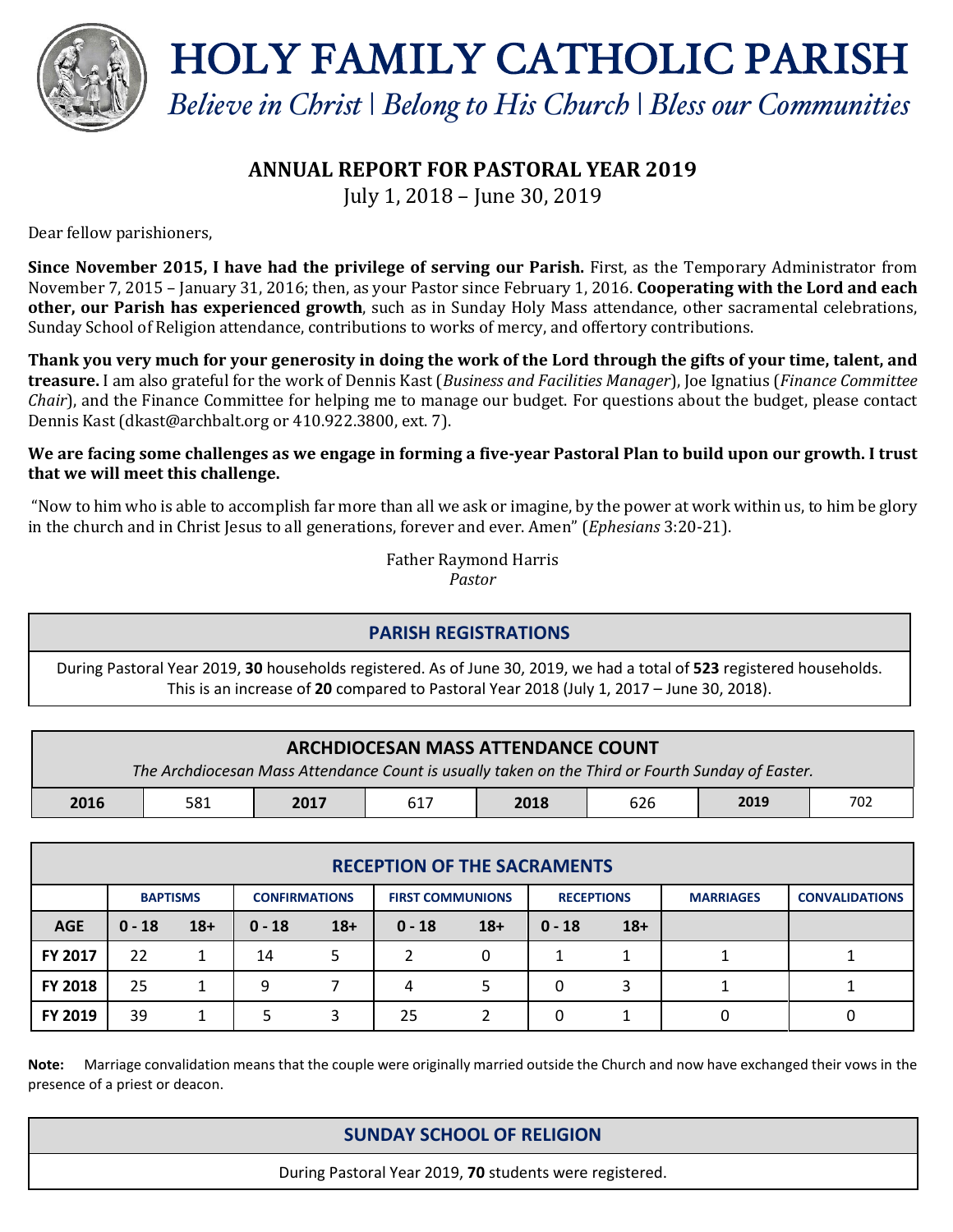### **CAPITAL IMPROVEMENTS AND CAMPUS PROJECTS**

These projects happened under the direction of Dennis Kast, the Business and Facilities Manager. Many thanks to those parishioners who have donated their expertise, time, and finances so that these projects could take place.

**MAIN CHURCH:** (1) The white stucco exterior was refinished; (2) Motorized Shades for Clerestory windows were installed; and (3) Protective Lexan covering over the Stain Glass windows was installed

**FORMER SCHOOL BUILDING:** (1) Asbestos pipe insulation was removed from the school and (2) Heating pipes were repaired

**LANDSCAPING:** Dead pine trees were removed

| <b>SAINT VINCENT DE PAUL SOCIETY - HOLIDAY FOOD DISTRIBUTIONS</b> |                 |               |          |                          |  |  |
|-------------------------------------------------------------------|-----------------|---------------|----------|--------------------------|--|--|
| Holiday                                                           | <b>Families</b> | <b>Adults</b> | Children | <b>Bags of Groceries</b> |  |  |
| <b>Thanksgiving</b>                                               | 61              | 88            | 75       | 280                      |  |  |
| <b>Christmas</b>                                                  | 72              | 118           | 103      | 338                      |  |  |
| Easter                                                            | 74              | 89            | 74       | 293                      |  |  |
| <b>Total</b>                                                      | 207             | 295           | 252      | 911                      |  |  |

| SAINT VINCENT DE PAUL SOCIETY - AID TO THOSE WHO ARE IN NEED |         |                                      |         |  |  |  |
|--------------------------------------------------------------|---------|--------------------------------------|---------|--|--|--|
| <b>Grocery Gift Cards</b>                                    | \$8,531 | Sponsor 15 homeless children for     | \$3,000 |  |  |  |
| <b>Additional Food Distributions</b>                         | \$2,001 | the SVDP Summer Camp                 |         |  |  |  |
| <b>Eviction Assistance</b>                                   | \$3,118 | <b>Christmas Gift Shortages</b>      | \$283   |  |  |  |
| <b>BGE Assistance</b>                                        | \$1,048 | <b>Sarah's Hope Homeless Shelter</b> | \$400   |  |  |  |
| <b>TOTAL - \$18,381</b>                                      |         |                                      |         |  |  |  |

### **REPORT ON THE BUDGET FOR FISCAL YEAR 2019**

There was a significant profit for FY 2019 due to a 3% increase over budget in regular offertory, electronic funds transfers, loose collections and Holy Days plus some one-time donations and bequests. Some major projects were completed that aided in the security of the church and prevented further damage to the church. The addition of a full time Director of Faith Formation will yield a jump in labor costs with the anticipation of increased Evangelization and Stewardship in the future.

#### **TOTAL OFFERTORY CONTRIBUTIONS**

The total amount of offertory contributions includes the Sunday Offering, Holy Day Offerings, the monthly Campus Maintenance Fund offering, flowers for the sanctuary, and devotional income at the shrines.

**Fiscal Year 2018 - \$480,857.09 Fiscal Year 2019 - \$473,668.00 A decrease of \$7,189.09**

#### **REPORT ON THE BUDGET FOR FISCAL YEAR 2020**

Although a slight deficit is projected in the normal operating budget, there is an overall surplus projected due to a bequest a parishioner included in their will. This bequest will cover an increase in the salary of the Director of Faith Formation due to the conversion of the position from part-time to full-time. Several backlog maintenance items will also be completed utilizing funds from the bequest. However, we continue to need our regular offertory contributions to help with our day-to-day expenses.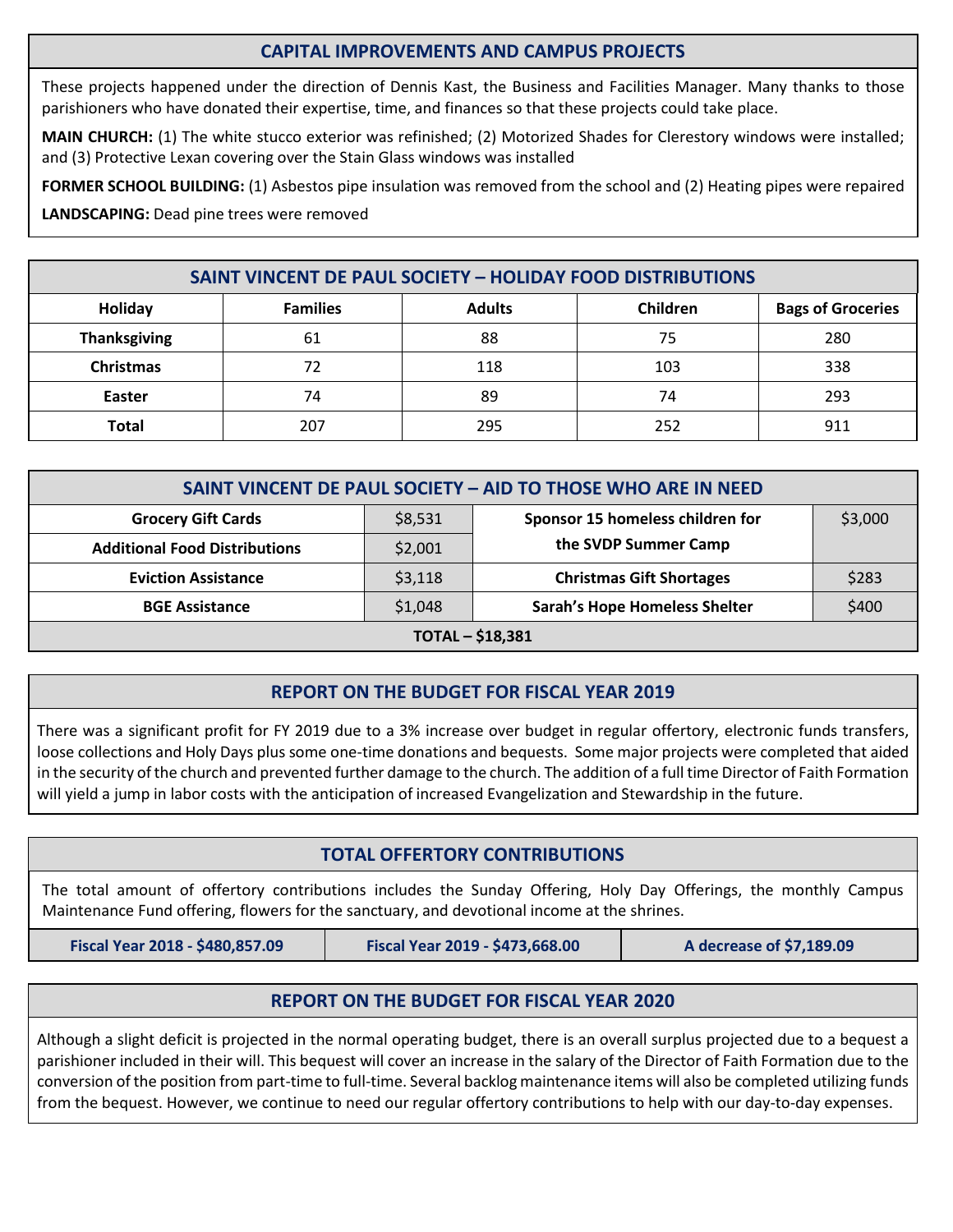